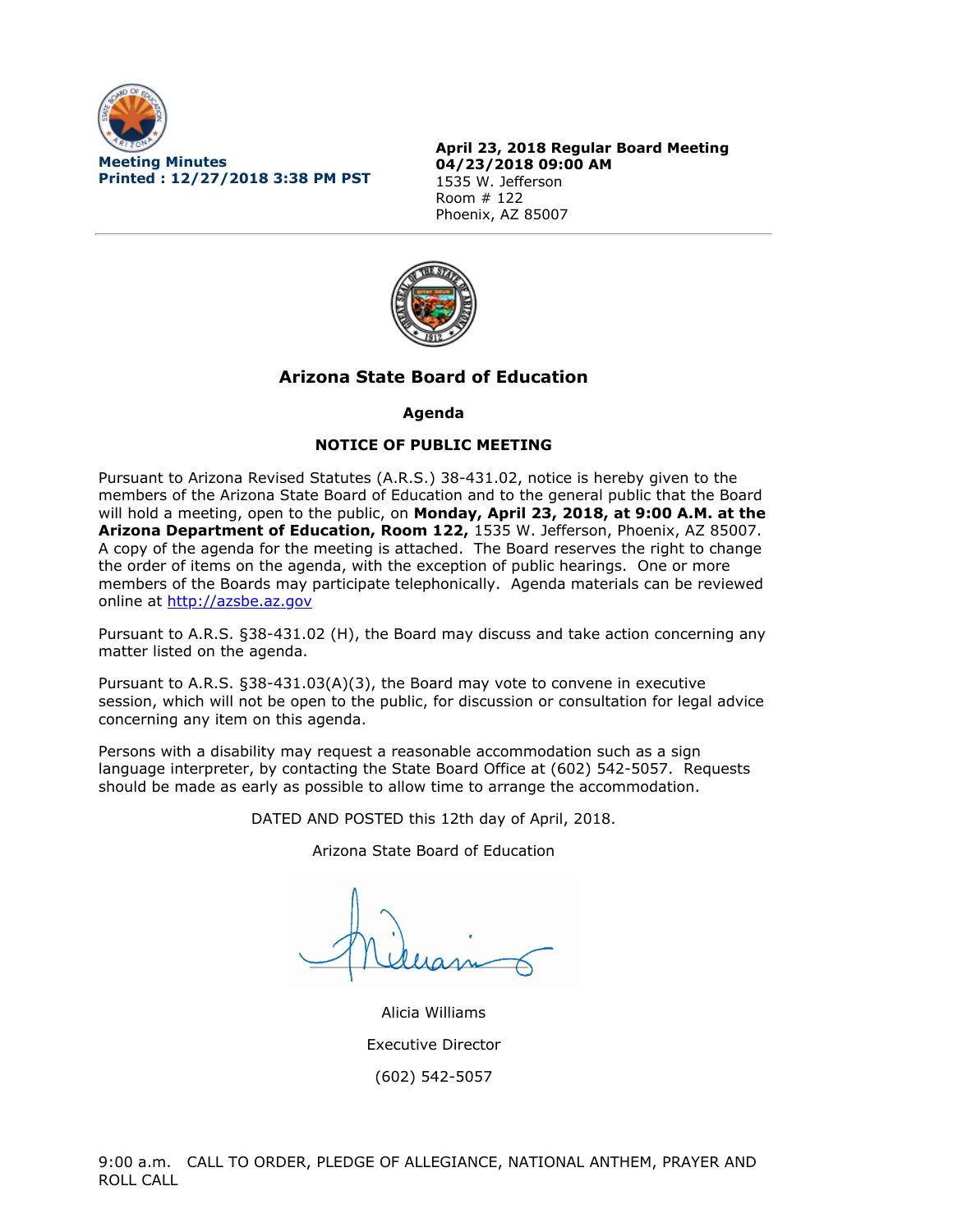#### **Attendees**

# **Voting Members**

Lucas Narducci, President Dr. Daniel Corr, Vice President Diane Douglas, Superintendent Calvin Baker, Board Member Jill Broussard, Board Member Christine Burton, Board Member Dr. Rita Cheng, Board Member Michele Kaye, Board Member Janice Mak, Board Member Jared Taylor, Board Member

#### **1. BUSINESS REPORTS**

A. President's Report

Senator Kimberly Yee provided an update to the Board regarding computer science.

- 1. Computer Science Resolution
- B. Superintendent's Report
	- 1. Update on Department's Activities

Superintendent Douglas provided an update on the Department's activities.

C. Executive Director's Report

Executive Director Williams presented information to the Board.

- 1. Information on schedule for educator certification rulemaking
- 2. Update from Board Staff

# **2. CALL TO THE PUBLIC**

Bailey Hershberger, representing Phoenix Union High School District, submitted a Call to the Public, Request to Speak form but did not address the Board.

Bruce Luna, representing himself, submitted a Call to the Public, Request to Speak form but did not address the Board.

Mark Plitzuweit, representing EdKey Inc., & Sequoia Schools, submitted a Call to the Public, Request to Speak form but did not address the Board.

#### **3. CONSENT AGENDA**

A motion was made to approve 3A - 3E.

Motion made by: Jared Taylor Motion seconded by: Dr. Daniel Corr Voting: Lucas Narducci - Yes Dr. Daniel Corr - Yes Diane Douglas - Yes Calvin Baker - Yes Jill Broussard - Yes Christine Burton - Yes Dr. Rita Cheng - Yes Michele Kaye - Yes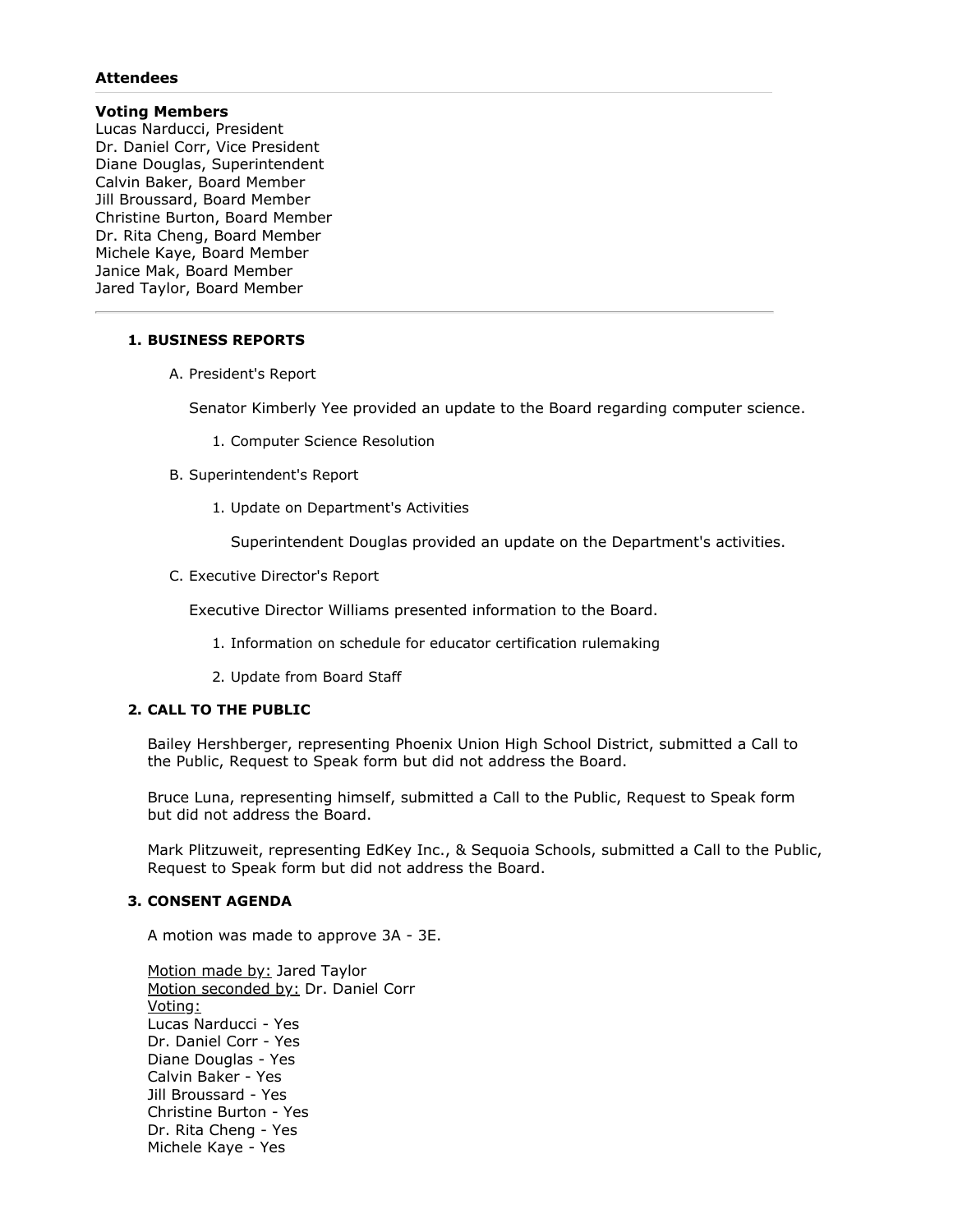- A. Consideration to approve the contract with Arizona State Board of Education and the United States Department of Agriculture for the Fresh Fruit and Vegetable Program.
- B. Approval of Structured English Immersion course trainers and training programs
- C. Consideration to Award Mathematics and Science Partnerships Program Funding to Five Local Education Agencies
- D. Approval of appointment to the WestEd Board of Directors
	- 1. (c) Approval of appointment to the WestEd Board of Directors Supporting Documents
- E. Approval to sunset the Technical Advisory Committee (TAC)

# **4. CALL TO THE PUBLIC**

Jennifer Reynolds, representing Mommy Lobby, submitted a Call to the Public, Request to Speak form but did not address the Board.

Dr. Mark Joranstaad, representing Arizona Schools Administrators, submitted a Call to the Public, Request to Speak form but did not address the Board.

# **5. GENERAL SESSION**

A. Presentation, discussion and possible action regarding setting cut scores for the A-F School Accountability letter grades for K-8 and 9-12 traditional schools, including the non-typical grade configuration schools, for the 2016-2017 school year

Executive Director Williams presented information to the Board.

It is recommended that the Board adopt cut scores for 2016-2017 letter grades for the K-8, 9-12 and Hybrid models as presented and to direct the Department of Education to issue 2016-2017 letter grades for schools.

Superintendent Douglas explained her no vote.

Motion made by: Jared Taylor Motion seconded by: Christine Burton Voting: Lucas Narducci - Yes Dr. Daniel Corr - Yes Diane Douglas - No Calvin Baker - Yes Jill Broussard - Yes Christine Burton - Yes Dr. Rita Cheng - Yes Michele Kaye - Yes Janice Mak - Yes Jared Taylor - Yes

- 1. (c) Attachment: Presentation, discussion and possible action regarding setting cut scores for the A-F School Accountability letter grades for K-8 and 9-12 traditional schools, including the non-typical grade configuration schools, for the 2016-2017 school year
- B. Presentation, discussion and possible action regarding changes to the 2017-2018 A-F Accountability System

It is recommended that the Board direct staff to gather public feedback on the specific options to the 2017-2018 A-F Accountability System as outlined in the attachment and to bring a summary of the public feedback and modeling to the May 21, 2018, State Board of Education meeting.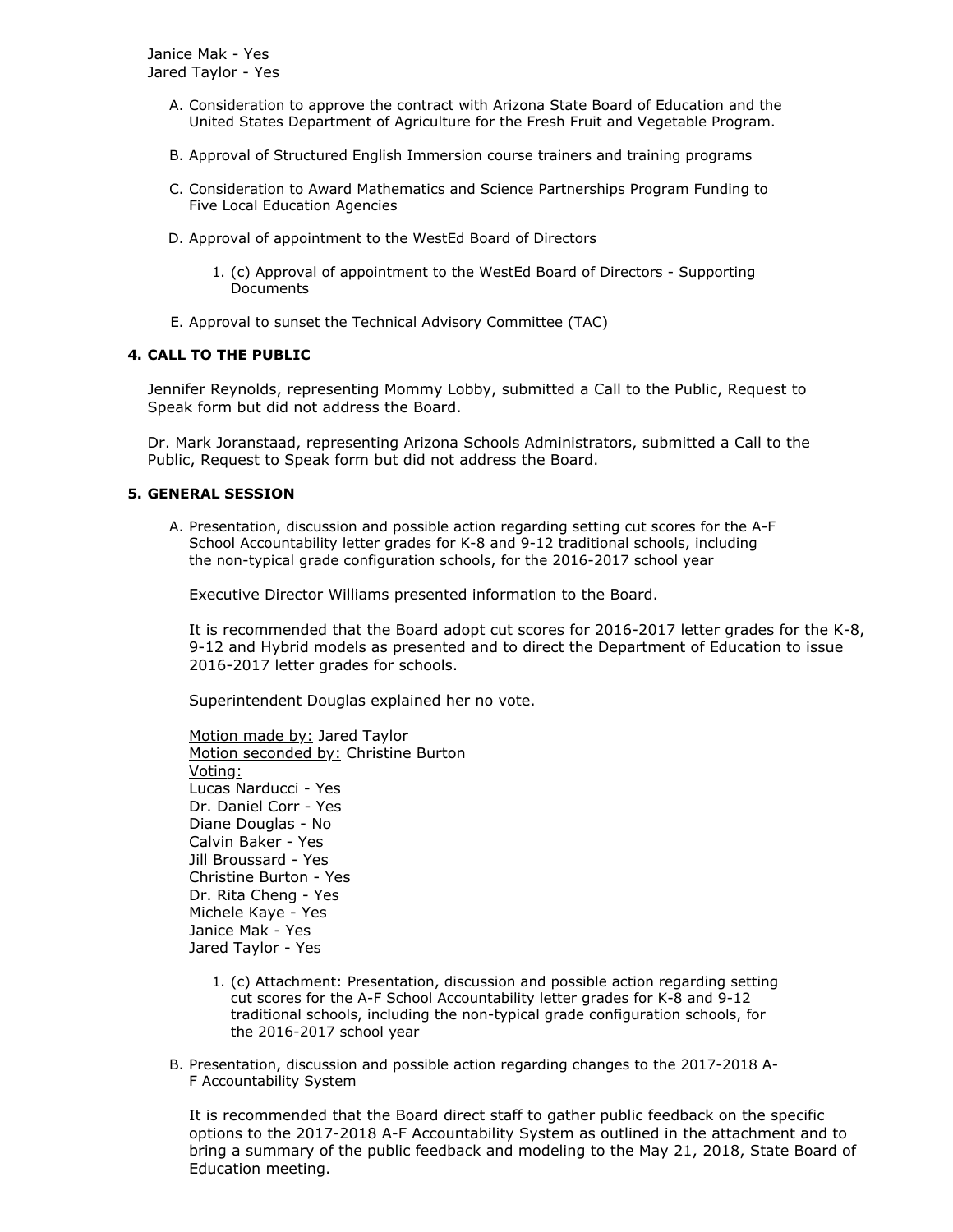Executive Director Williams presented information to the Board.

Motion made by: Jared Taylor Motion seconded by: Dr. Rita Cheng Voting: Lucas Narducci - Yes Dr. Daniel Corr - Yes Diane Douglas - No Calvin Baker - Yes Jill Broussard - Yes Christine Burton - Yes Dr. Rita Cheng - Yes Michele Kaye - Yes Janice Mak - Yes Jared Taylor - Yes

C. Presentation, discussion and possible action to open the following Menu of Assessments and statewide assessment items for public comment: 1) revised Menu of Assessments Policy; 2) Technical Assistance for Vendors and the Field; 3) Additional Items for Consideration; and 4) Menu of Assessments and Statewide Assessment Timeline

Deputy Director Baden presented information to the Board.

It is recommended that the Board open the following items for public comment and to bring back finalized items for adoption at the May Board Meeting: 1) revised Menu of Assessments Policy; 2) Technical Assistance for Vendors and the Field; 3) Additional Items for Consideration; and 4) Menu of Assessments and Statewide Assessment Timeline.

Motion made by: Dr. Rita Cheng Motion seconded by: Jared Taylor Voting: Lucas Narducci - Yes Dr. Daniel Corr - Yes Diane Douglas - Yes Calvin Baker - Yes Jill Broussard - Yes Christine Burton - Yes Dr. Rita Cheng - Yes Michele Kaye - Yes Janice Mak - Yes Jared Taylor - Yes

D. Presentation and discussion on the Revised Arizona Early Learning Standards

Nicol Russell, representing the Arizona Department of Education, presented information to the Board.

E. Presentation and discussion on the delay of The Multi-State Alternate Assessment (MSAA) for Spring 2018

Audra Ahumada, representing the Arizona Department of Education, presented information to the Board.

The Board recessed at 10:40 a.m. and reconvened at 10:51 a.m.

F. Presentation and discussion regarding legislative affairs. The Board may take action to support, oppose or remain neutral on specific legislative proposals

Deputy Director Baden presented information to the Board.

A motion was made to have staff draft a succinct letter in support of increased funding and additional funding for education, and have the draft circulated among the Board members prior to the release of the statement.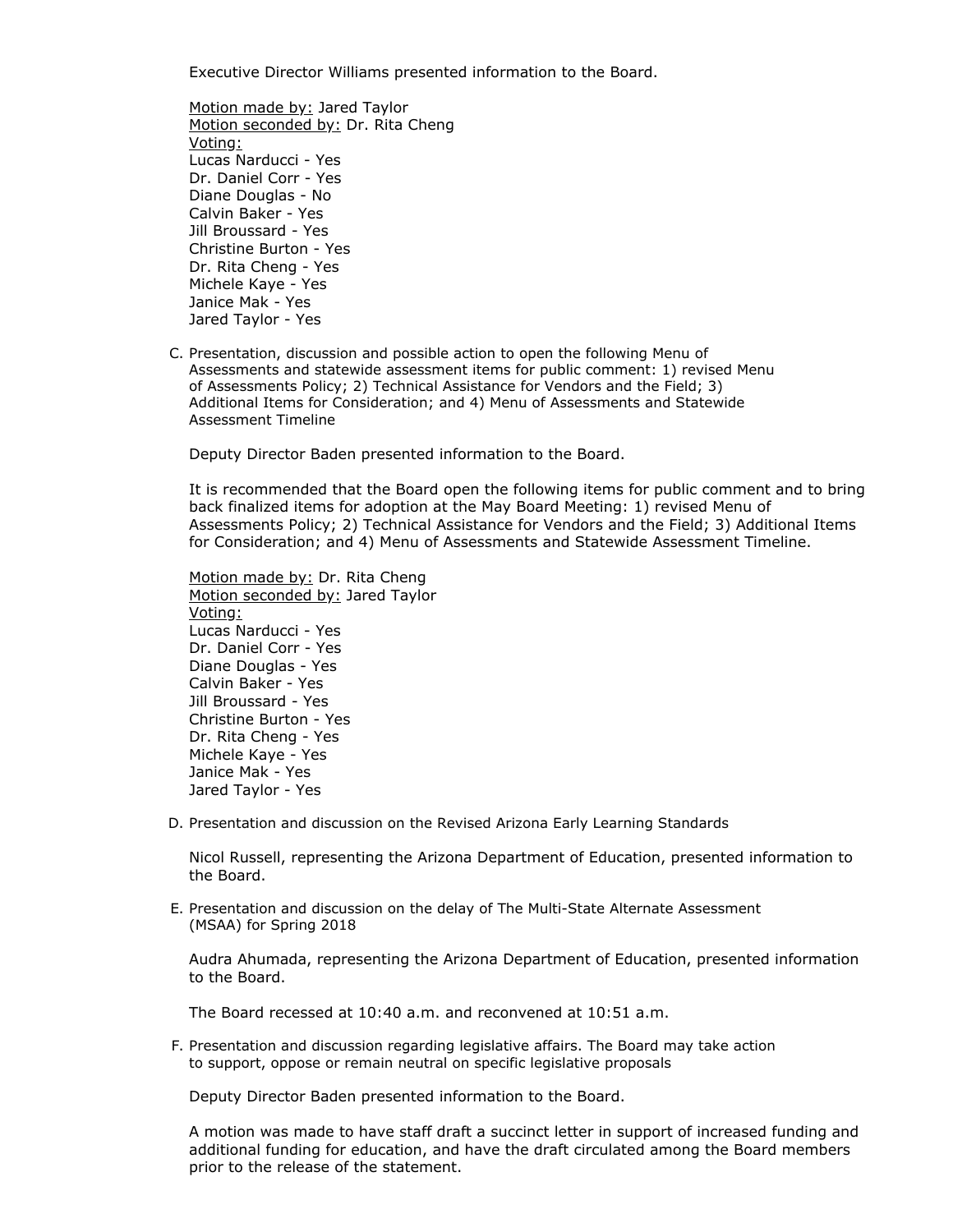Motion made by: Dr. Daniel Corr Motion seconded by: Calvin Baker Voting: Lucas Narducci - Yes Dr. Daniel Corr - Yes Diane Douglas - Not Present Calvin Baker - Yes Jill Broussard - Yes Christine Burton - Yes Dr. Rita Cheng - Yes Michele Kaye - Yes Janice Mak - Yes Jared Taylor - Yes

- 1. (c) Monthly Legislative Update Attachment
- G. Presentation, discussion and possible action to close rulemaking procedures for the following rules:

A motion was made to close rulemaking procedures for R7-2-606 regarding proficiency assessments, as well as close rulemaking procedures for R7-2-611 regarding special education teaching certificates.

Motion made by: Jared Taylor Motion seconded by: Michele Kaye Voting: Lucas Narducci - Yes Dr. Daniel Corr - Yes Diane Douglas - Yes Calvin Baker - Yes Jill Broussard - Yes Christine Burton - Yes Dr. Rita Cheng - Not Present Michele Kaye - Yes Janice Mak - Yes Jared Taylor - Yes

- 1. R7-2-606 regarding Proficiency Assessment
- 2. R7-2-611 regarding Special Education Teaching Certificates

#### **6. CONSENT AGENDA - CERTIFICATION ENFORCEMENT ACTIONS**

Item #6A1 was removed from the consent agenda due to Member Kaye having a conflict of interest.

A motion was made to approve consent agenda items 6A2 through 6A4.

Motion made by: Dr. Daniel Corr Motion seconded by: Jill Broussard Voting: Lucas Narducci - Yes Dr. Daniel Corr - Yes Diane Douglas - Yes Calvin Baker - Yes Jill Broussard - Yes Christine Burton - Yes Dr. Rita Cheng - Not Present Michele Kaye - Yes Janice Mak - Yes Jared Taylor - Yes

A. Approval of the voluntary surrender of the educator certificates held by: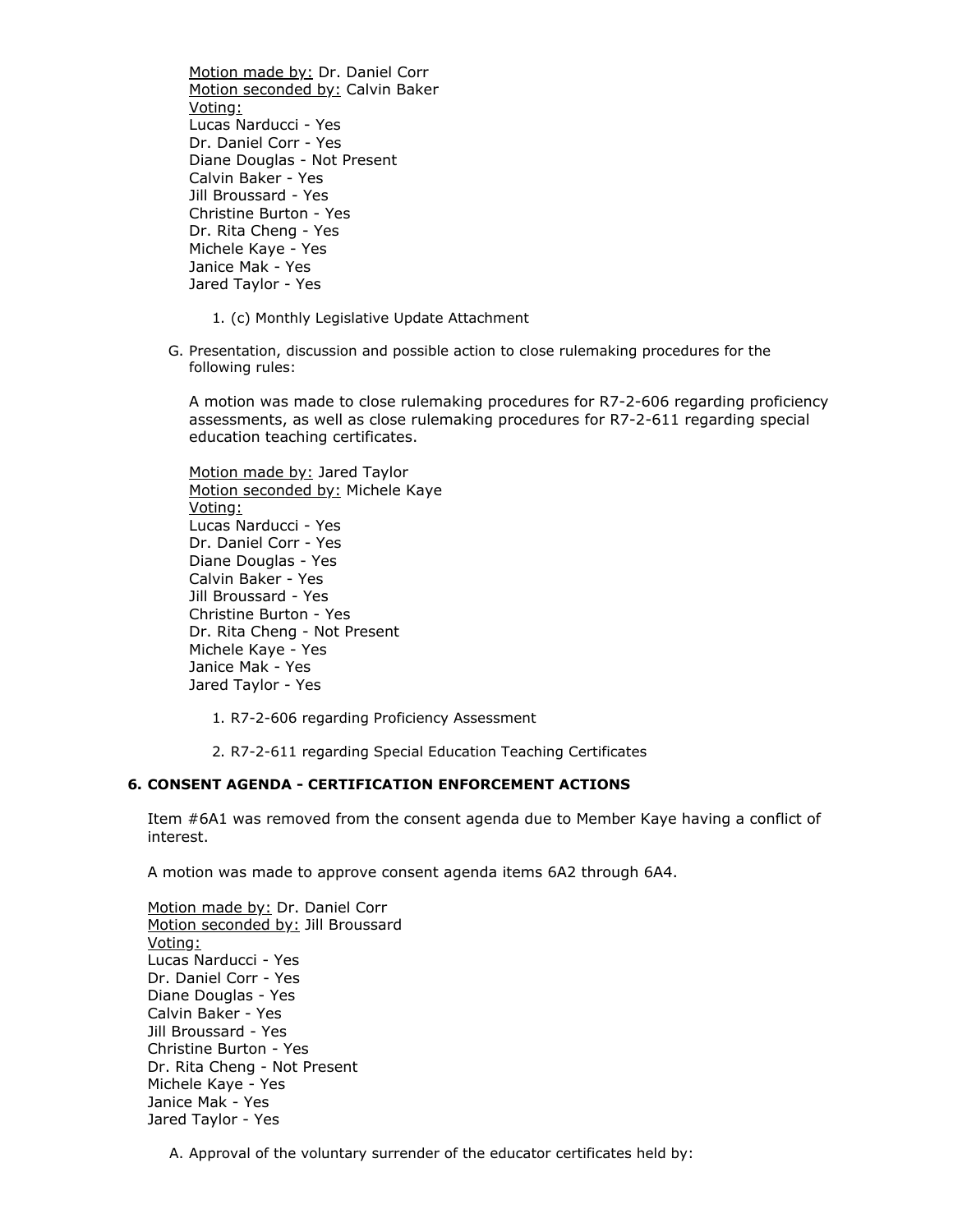1. Benjamin Hewitt, Case no. C-2018-026

It is recommended that the State Board of Education accept the voluntary surrender for any and all certificates held by Benjamin Hewitt, and that all states and territories be so notified.<

Motion made by: Jared Taylor Motion seconded by: Calvin Baker Voting: Lucas Narducci - Yes Dr. Daniel Corr - Yes Diane Douglas - Yes Calvin Baker - Yes Jill Broussard - Yes Christine Burton - Yes Dr. Rita Cheng - Not Present Michele Kaye - Recuse Janice Mak - Yes Jared Taylor - Yes

- a. (c) Benjamin Hewitt, Case no. C-2018-026 Supporting Documents
- 2. Hanadie Khorchid, Case no. C-2017-824
	- a. (c) Hanadie Khorchid, Case no. C-2017-824 Supporting Documents
- 3. Adrienne Perry, Case no. C-2017-050
	- a. (c) Adrienne Perry, Case no. C-2017-050 Supporting Documents
- 4. Brian Scritchfield, Case no. C-2017-566
	- a. (c) Brian Scritchfield, Case no. C-2017-566 Supporting Documents

#### **7. GENERAL SESSION - CERTIFICATION ENFORCEMENT ACTIONS**

Dr. Cheng returned at 11:07 a.m.

A motion was made to approve items #7A1, #7A2, #7A3, #7A7 and #7A8.

Motion made by: Calvin Baker Motion seconded by: Michele Kaye Voting: Lucas Narducci - Yes Dr. Daniel Corr - Yes Diane Douglas - No Calvin Baker - Yes Jill Broussard - Yes Christine Burton - Yes Dr. Rita Cheng - Yes Michele Kaye - Yes Janice Mak - Yes Jared Taylor - Yes

- A. Presentation, discussion and possible action to approve the Negotiated Settlement Agreements for:
	- 1. Linda Archuleta, Case no. C-2017-217
		- a. (c) Linda Archuleta, Case no. C-2017-217 Supporting Documents
	- 2. Kimberly Burrow, Case no. C-2017-821R
		- a. (c) Kimberly Burrow, Case no. C-2017-821R Supporting Documents
	- 3. Monica Dreager, Case no. C-2016-115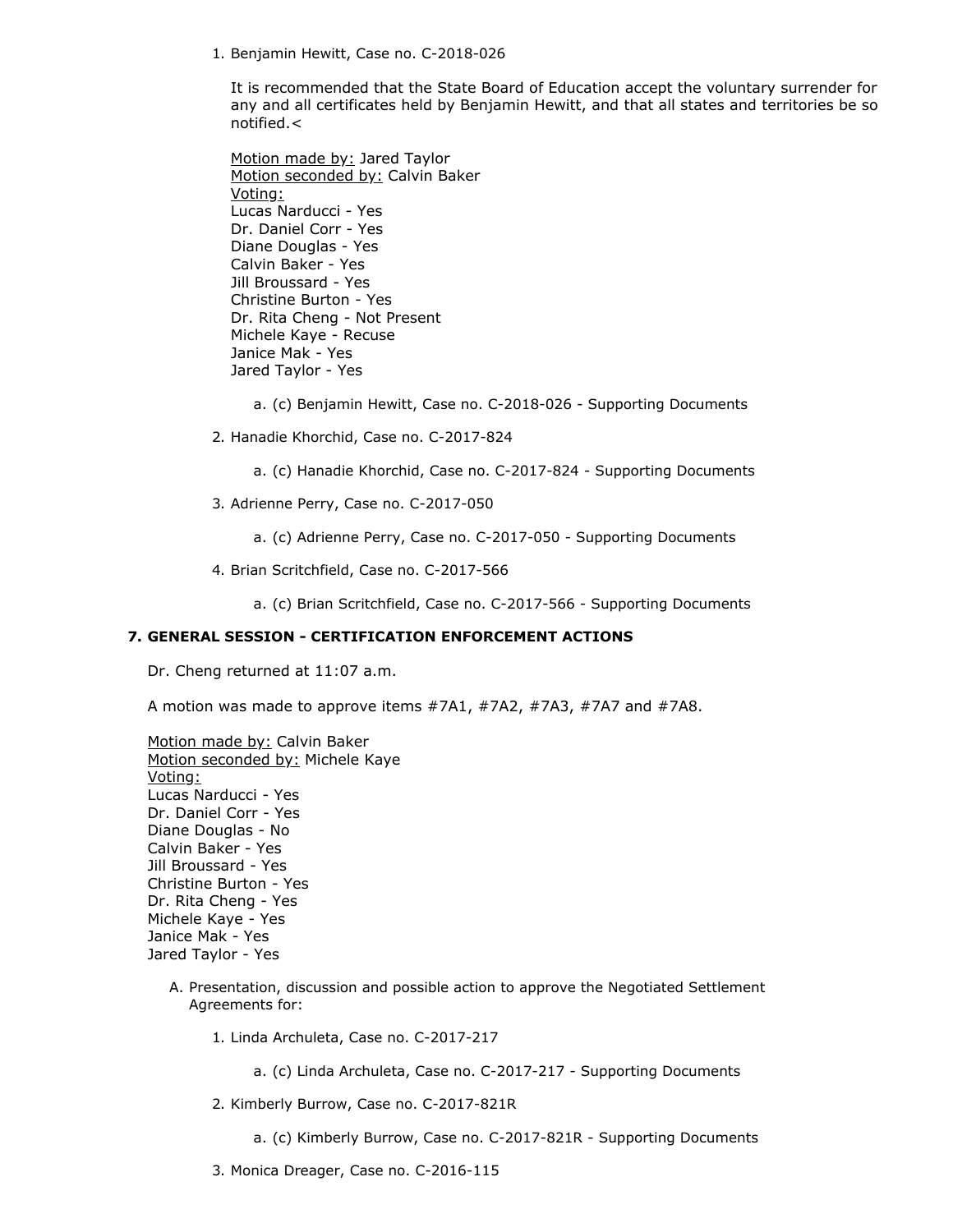4. Yama Elham, Case no. C-2017-551R

A motion was made to deny the Negotiated Settlement Agreement for Yama Elham.

Motion made by: Jared Taylor Motion seconded by: Diane Douglas Voting: Lucas Narducci - Yes Dr. Daniel Corr - Yes Diane Douglas - Yes Calvin Baker - Yes Jill Broussard - Yes Christine Burton - Yes Dr. Rita Cheng - Yes Michele Kaye - Yes Janice Mak - Yes Jared Taylor - Yes

a. (c) Yama Elham, Case no. C-2017-551R - Supporting Documents

5. Nicole Krum, Case no. C-2015-182

It is recommended that the State Board of Education accept the Negotiated Settlement Agreement for Nicole Krum.

Motion made by: Jared Taylor Motion seconded by: Dr. Rita Cheng Voting: Lucas Narducci - Yes Dr. Daniel Corr - Yes Diane Douglas - No Calvin Baker - Yes Jill Broussard - Yes Christine Burton - Yes Dr. Rita Cheng - Yes Michele Kaye - Yes Janice Mak - Yes Jared Taylor - Yes

a. (c) Nicole Krum, Case no. C-2015-182 - Supporting Documents

6. Dragana Kulisic, Case no. C-2018-040

It is recommended that the State Board of Education accept the Negotiated Settlement Agreement for Dragana Kulisic.

Motion made by: Jared Taylor Motion seconded by: Dr. Rita Cheng Voting: Lucas Narducci - Yes Dr. Daniel Corr - No Diane Douglas - Yes Calvin Baker - Yes Jill Broussard - Yes Christine Burton - Yes Dr. Rita Cheng - Yes Michele Kaye - Yes Janice Mak - Yes Jared Taylor - Yes

a. (c) Dragana Kulisic, Case no. C-2018-040 - Supporting Documents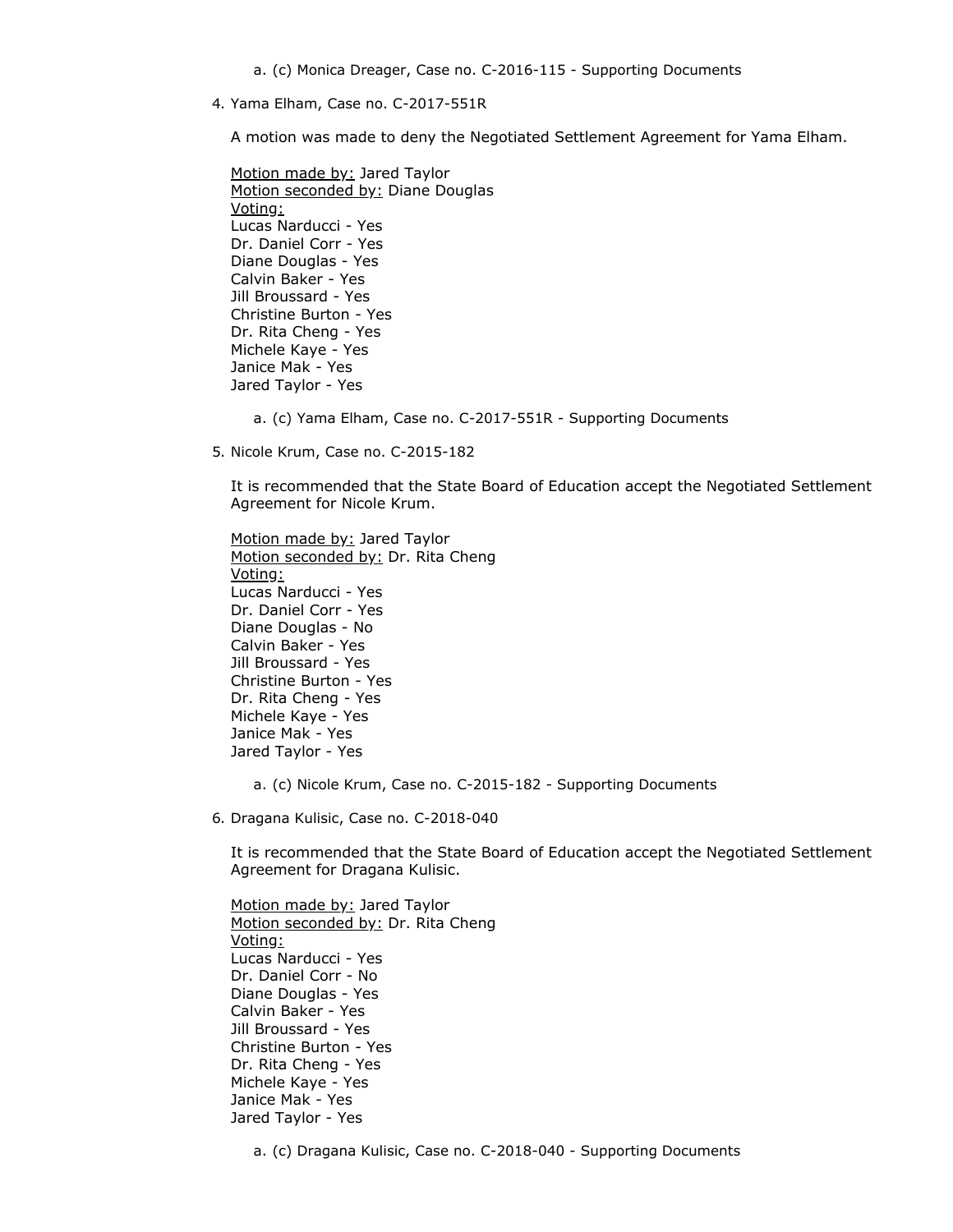- 7. Bernadette Rosthenhausler-Espinoza, Case no. C-2017-218
	- a. (c) Bernadette Rosthenhausler-Espinoza, Case no. C-2017-218 Supporting Documents
- 8. Sarah Shipe, Case no. C-2017-457

a. (c) Sarah Shipe, Case no. C-2017-457 - Supporting Documents

B. Presentation, discussion and possible action on the findings of fact, conclusions of law and recommendation of the Professional Practices Advisory Committee to suspend the teaching certificate(s) of Selina Graves, Case no. C-2016-258, for a period of three-years

It is recommended that the State Board of Education accept the Findings of Fact, Conclusions of Law and Recommendation of the Professional Practices Advisory Committee to suspend of any and all of Ms. Graves' teaching certificates for a period of three years.

Motion made by: Jared Taylor Motion seconded by: Dr. Rita Cheng Voting: Lucas Narducci - Yes Dr. Daniel Corr - Yes Diane Douglas - Yes Calvin Baker - Yes Jill Broussard - Yes Christine Burton - Yes Dr. Rita Cheng - Yes Michele Kaye - Yes Janice Mak - Yes Jared Taylor - Yes

1. (c) Selina Graves, Case no. C-2016-258 - Supporting Documents

C. Presentation, discussion and possible action on the findings of fact, conclusions of law and recommendation of the Professional Practices Advisory Committee to suspend the teaching certificate(s) of Maura Huntington, Case no. C-2015-216, for a period of three-years

Maura Huntington, representing herself, addressed the Board.

It is recommended that the State Board of Education accept the Findings of Fact, Conclusions of Law and Recommendation of the PPAC and suspend for three years any and all certificates held by Maura Huntington, and that all states and territories be so notified.

Motion made by: Jared Taylor Motion seconded by: Dr. Daniel Corr Voting: Lucas Narducci - Yes Dr. Daniel Corr - Yes Diane Douglas - Yes Calvin Baker - Yes Jill Broussard - Yes Christine Burton - Yes Dr. Rita Cheng - Yes Michele Kaye - Yes Janice Mak - Yes Jared Taylor - Yes

- 1. (c) Maura Huntington, Case no. C-2015-216 Supporting Documents
- D. Presentation, discussion and possible action on the findings of fact, conclusions of law and recommendation of the Professional Practices Advisory Committee to deny the application for certification(s) of Amy Rodas, Case no. C-2016-436R , for a period of 4 years, 11 months and 29 days.